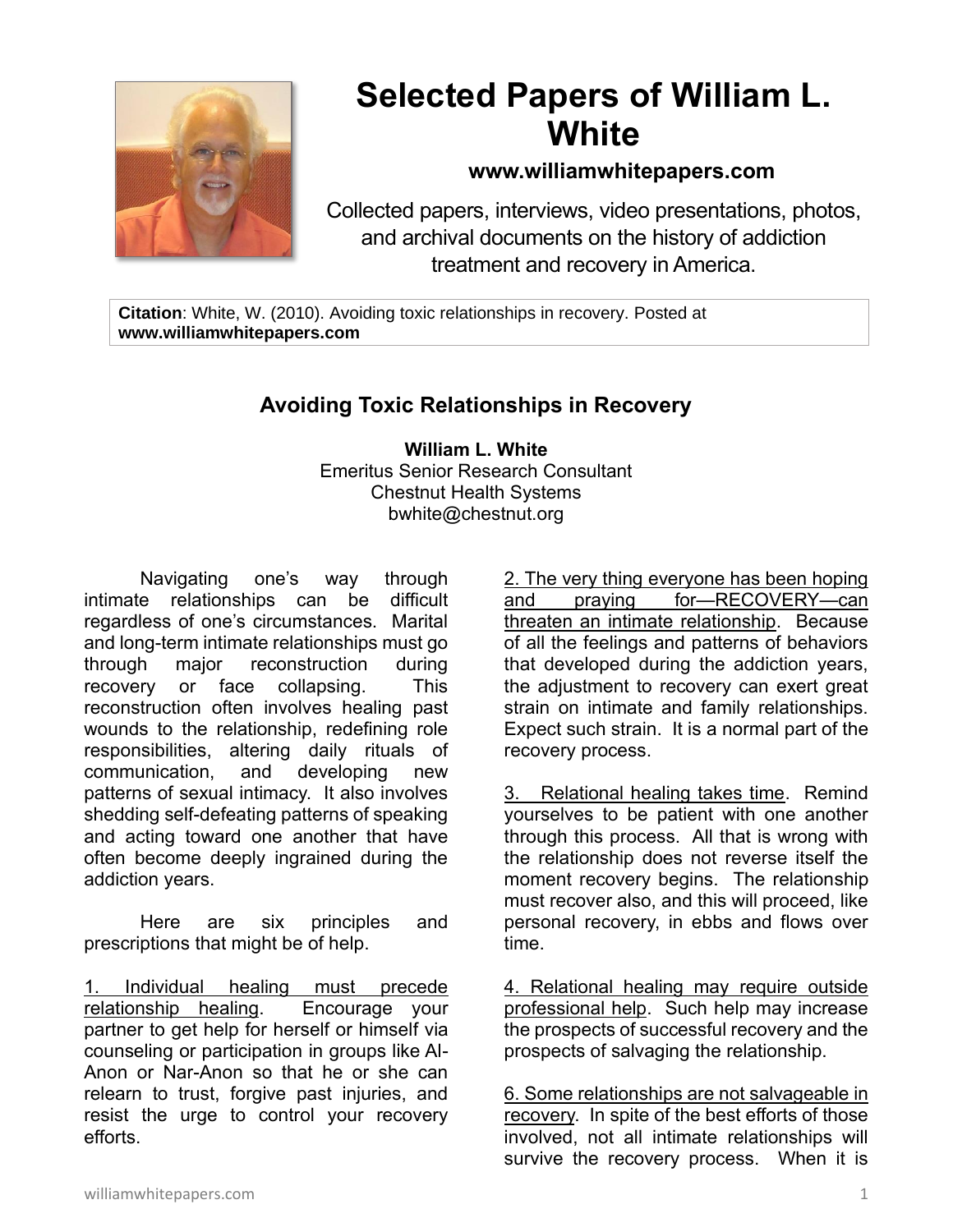clear a relationship will not survive, find a way to disengage from the relationship with as little damage to all involved. This disengagement process may also require outside professional help.

For those entering recovery not in a committed relationship, there are the twin pitfalls of getting involved in another relationship too quickly and getting involved in relationships that are destructive to your personal health, safety and recovery. These pitfalls can be a particular problem for those who have come out of a turbulent family background or who have a history of stormy relationships. The process of selecting intimate partners is complicated by assortative mating.

Assortative mating is the process through which we select intimate partners based on similarities or differences with ourselves. This is a natural process, but can get complicated when we've developed a pattern of picking individuals who mirror our own destructive processes. Selecting partners that consistently mirror our own problems or abuse and/or abandon us brings chaos and emotional distress to an already fragile situation—early recovery. Needless to say, the drama and disruption of such relationships can undermine the most sincere recovery efforts.

Here are some suggested guidelines that may be of help.

1. Inventory your past relationships. Are there common patterns to how these relationships begin and end? Are you drawn to partners that also have severe alcohol and/or other drug problems? Do you seem to be drawn to a particular type of partner that ends up hurting you emotionally or physically? Does it feel like you keep reenacting the same painful dramas in your life?

2. Define your pattern of vulnerability in relationships. It is good to get to know yourself as a person in recovery before getting into new relationships. Based on the above inventory, complete the following sentence: I need to avoid getting into relationships with individuals who  $\mathcal{L}_\text{max}$  , and the set of the set of the set of the set of the set of the set of the set of the set of the set of the set of the set of the set of the set of the set of the set of the set of the set of the set of the

 $\overline{\phantom{a}}$  . The set of the set of the set of the set of the set of the set of the set of the set of the set of the set of the set of the set of the set of the set of the set of the set of the set of the set of the set o

3. Define early warning signs. It may be helpful to work with a counselor or others who have had similar relationship problems.

Warning signs that tell me I want to avoid starting a relationship with someone.

| 1. $\qquad \qquad$                                                                                                                                                                                                                                                                                                                                                                                                                                                                                                                                   |  |  |  |
|------------------------------------------------------------------------------------------------------------------------------------------------------------------------------------------------------------------------------------------------------------------------------------------------------------------------------------------------------------------------------------------------------------------------------------------------------------------------------------------------------------------------------------------------------|--|--|--|
| 2.                                                                                                                                                                                                                                                                                                                                                                                                                                                                                                                                                   |  |  |  |
| $\begin{array}{c}\n3.\n\end{array}$                                                                                                                                                                                                                                                                                                                                                                                                                                                                                                                  |  |  |  |
| $\begin{array}{c} \n4. \quad \text{---} \quad \text{---} \quad \text{---} \quad \text{---} \quad \text{---} \quad \text{---} \quad \text{---} \quad \text{---} \quad \text{---} \quad \text{---} \quad \text{---} \quad \text{---} \quad \text{---} \quad \text{---} \quad \text{---} \quad \text{---} \quad \text{---} \quad \text{---} \quad \text{---} \quad \text{---} \quad \text{---} \quad \text{---} \quad \text{---} \quad \text{---} \quad \text{---} \quad \text{---} \quad \text{---} \quad \text{---} \quad \text{---} \quad \text{---$ |  |  |  |
| 5.                                                                                                                                                                                                                                                                                                                                                                                                                                                                                                                                                   |  |  |  |
|                                                                                                                                                                                                                                                                                                                                                                                                                                                                                                                                                      |  |  |  |

Early warning signs that tell me I need to get out of a relationship that has begun

| $\begin{array}{c} \n 1. & \quad \text{if } \\ \n 1. & \quad \text{if } \\ \n 1. & \quad \text{if } \\ \n 1. & \quad \text{if } \\ \n 1. & \quad \text{if } \\ \n 1. & \quad \text{if } \\ \n 1. & \quad \text{if } \\ \n 1. & \quad \text{if } \\ \n 1. & \quad \text{if } \\ \n 1. & \quad \text{if } \\ \n 1. & \quad \text{if } \\ \n 1. & \quad \text{if } \\ \n 1. & \quad \text{if } \\ \n 1. & \quad \text{if } \\ \n 1. & \quad \text{if } \\ \n $                            |  |  |  |
|---------------------------------------------------------------------------------------------------------------------------------------------------------------------------------------------------------------------------------------------------------------------------------------------------------------------------------------------------------------------------------------------------------------------------------------------------------------------------------------|--|--|--|
| 2.                                                                                                                                                                                                                                                                                                                                                                                                                                                                                    |  |  |  |
| $\begin{array}{c} 3. \qquad \qquad \text{or} \qquad \text{if} \qquad \text{if} \qquad \text{if} \qquad \text{if} \qquad \text{if} \qquad \text{if} \qquad \text{if} \qquad \text{if} \qquad \text{if} \qquad \text{if} \qquad \text{if} \qquad \text{if} \qquad \text{if} \qquad \text{if} \qquad \text{if} \qquad \text{if} \qquad \text{if} \qquad \text{if} \qquad \text{if} \qquad \text{if} \qquad \text{if} \qquad \text{if} \qquad \text{if} \qquad \text{if} \qquad \text{if$ |  |  |  |
| 4.                                                                                                                                                                                                                                                                                                                                                                                                                                                                                    |  |  |  |
| $5.$                                                                                                                                                                                                                                                                                                                                                                                                                                                                                  |  |  |  |

4. Consider remaining out of a serious relationship through your early months of recovery. This is one way to avoid "jumping from the frying pan into the fire." Early recovery requires enormous energy. This is a time requiring a great deal of focus on yourself. If you are not in a serious relationship, consider this as a "time-out" period to get yourself together.

5. Define what you do want in a relationship. Complete the following sentence.